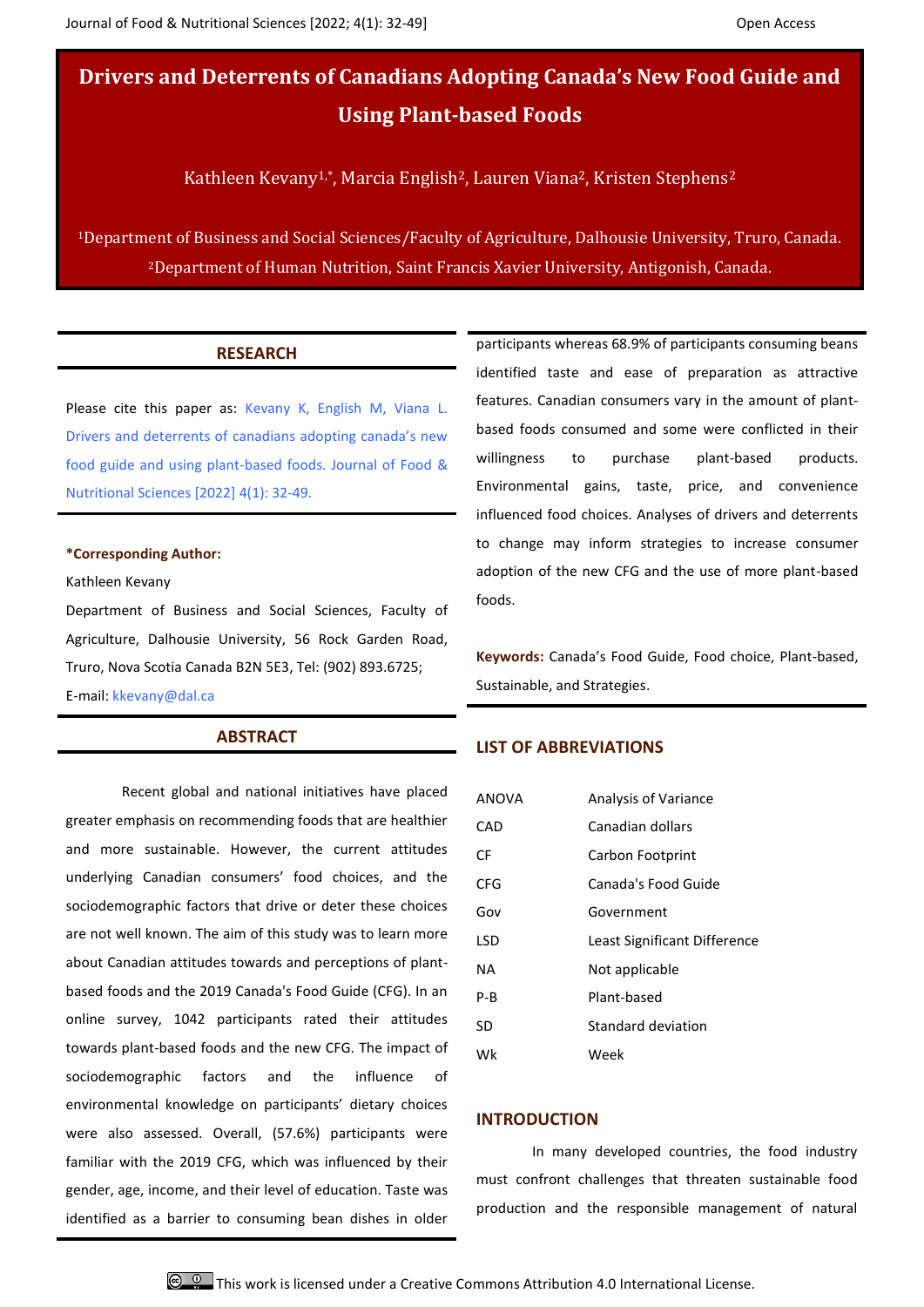resources [1]. Multifaceted approaches with interventions from multi-sector stakeholders have been recommended as a strategy to mobilize meaningful change [2]. Initiatives such as the United Nations' global calls to actions, that emphasize the health and planetary advantages of the production and consumption of lower-emission foods, are important steps in strengthening food security, food sovereignty, and sustainability [3]. Moreover, food-based dietary guidelines that promote consumer education and support healthy eating decisions have the potential to also improve food security [4]. Indeed, some North American countries have already revised their national dietary guidelines to include more plant foods such as pulses, fruits and vegetables which are linked to better outcomes for human and planetary health [4]. In the United States, the current dietary guidelines for Americans recommend that people needing 2000 calories per day should include 2 cups of fruit, and 2.5 cups of vegetables in their daily diets [5]. In Canada, the most recent version (2019) of the Food Guide recommends 7-8 servings of fruits and vegetables for adult females (19-50 y), and 8-10 servings of fruits and vegetables for adult males of the same age group [6].

In the revised Canada's Food Guide (CFG) foods were grouped into three categories: (a) fruits and vegetables, (b), whole-grain foods, and (c) protein foods. One of the most prominent changes was the removal of the 'meat and alternatives' and 'milk and alternative' categories, and the addition of the 'protein foods' category. The revised 'protein foods' category contained an increased emphasis on plant-based proteins such as pulses, seeds, and nuts, and a decreased focus on traditionally consumed meats, like beef and pork which are linked to increased risk of chronic disease, animal welfare concerns, and unsustainable food production practices [1, 7]. These changes in the CFG were met with mixed reviews in different sectors. For example, dairy producers were concerned that the emphasis on plant-proteins would be detrimental for their industry. Conversely, health professionals applauded the use of health and nutritional science for evidence-based recommendations, and less reliance on industry-led information [8].

Although there is now growing evidence to support the use of plant-based foods and proteins as sustainable solutions to meet nutrition and health demands with a fraction of the environmental burden, purchasing sustainable foods can be a complex decision for some consumers [9]. Canadian consumers have deep cultural roots towards traditional diets, often privileging meat products [10]. However, compared to studies of ten years ago, Canadians appear to be consuming more plant foods such as pulses, particularly younger Canadians [11]. The willingness of participants to pay more for more sustainable foods can be a potential hindrance that negatively impacts their intent to purchase these products. Hoek and colleagues found that a lower food price, whether through subsidies, helped increase consumer purchase and consumption [11]. The cost of food has long been established as a barrier to making healthy and sustainable food choices [12]. Sajdakowska et al. [13] conducted faceto-face interviews in 2004 and 2011 and observed that the purchasing decisions of Polish consumers were more influenced by price and ease of cooking. In another study, Reipurth et al. [14] used an online survey, to evaluate a sample of Danish consumers' attitudes towards adopting more plant-based foods. The authors reported that although Danish consumers were aware of the recommendations about sustainable food consumption, negative attitudes related to taste and the perceived nutritional need for meat as a source of protein were identified as barriers to increased consumption of these products. Hoek et al. [11] also noted that Australians' attitudes to more sustainable products depended on their familiarity with, and how much they liked the healthier alternatives. Similar to the Polish study, the price of these foods was also an important factor that impacted Australian's food purchasing decisions.

Previous scholarship has also linked sociodemographic factors such as income, education, and age to consumers' willingness to purchase plant-based foods and their perceptions of these foods [14, 15]. Public discourse, national guidelines, and nutrition counselling all have influence in dietary selection. A recent study of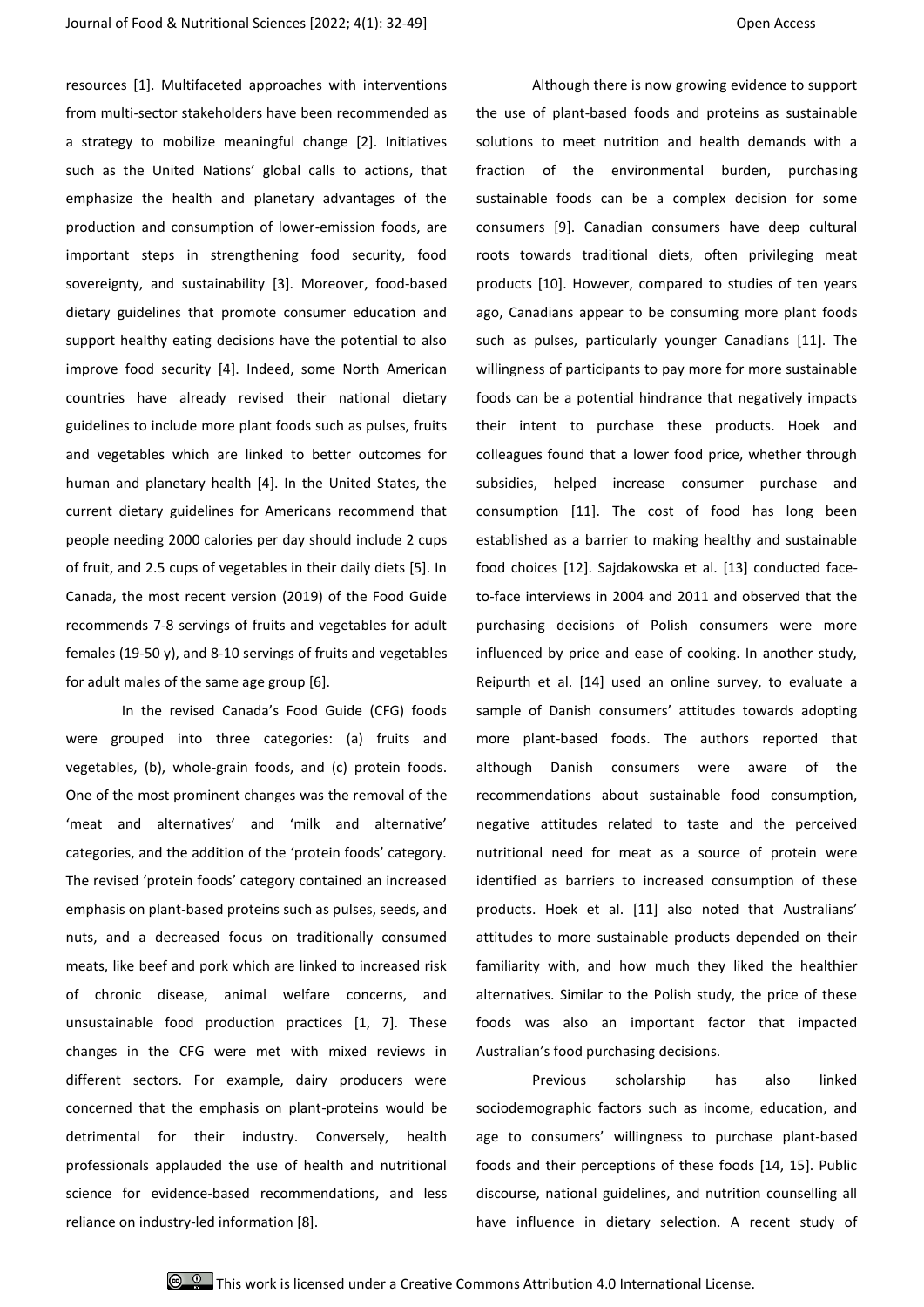Canadian dietitians reveals their willingness to recommend plant-based foods in nutrition counselling and the value of promoting the national guidelines as a most recognizable diet-related educational tool in Canada [16]. Furthermore, Szejda, Bushnell, and Asher [17] argue that to-date, research on plant-based foods has focused on identifying acceptance rates, barriers, and benefits of these foods. A 2018 survey in Canada also highlighted that some Canadians (51.3%) intend to lower their meat intake [10]. However, it is less well-known how the general Canadian population can be described based on their sociodemographic characteristics and food choices. Accordingly, the aim of the present study is to better understand Canadian consumers' attitudes, perceptions, and practices regarding plant-based food choices particularly pulses or bean dishes and to determine whether those food choices reflect the recommendations in the new CFG. The impact of sociodemographic factors on participants' dietary choices, and their knowledge and perception of the environmental impacts of their food choices also are assessed.

### **MATERIALS AND METHODS**

#### **Recruitment of Participants**

To access consumer attitudes and habits towards integrating plant-based food choices, invitations to participate were distributed to households across all Canadian regions and socio-economic groups and in both English and French via the Qualtrics research system. Qualtrics is an online survey platform with a subscription service that guarantees delivery of surveys to a representative sample of households in Canada. Recruitment was randomized from the database of Qualtrics households prepared to participate in surveys. Respondents were randomly chosen in two stages: first at the household level, and second at the individual level. Each household was assigned a number, and random numbers of different households were selected to participate. Participation in the study was limited to those with access to the internet and computer technology and know-how. Individuals willing to participate accessed the survey anonymously through a URL provided in the recruitment advertisement. To obtain an effective measuring tool, a test-retest was conducted with an initial set of households using outreach via Qualtrics. Responses were sought from 10-15 respondents to test the survey. The reliability between tests was good, with a Pearson correlation of 0.9. After taking the test the second time, the "test respondents" were asked to indicate any terms or questions that needed clarification. After obtaining this input, revisions were made to increase clarity of the questions before launching the survey. Questions were translated into French and the meaning and tone for all questions was adjusted where needed. A total of twenty-three questions were included in the survey.

#### **Determination of Sample Size**

The sample size was estimated using an online calculator from Creative Research Systems (https://www.surveysystem.com/sscalc.htm) [18]. A confidence level and interval of 95% and 5%, respectively, and a population count of 37.59 million were used in the calculation. Our aims were to achieve geographical and socioeconomic scattering of consumers' characteristics and thereby obtain a representative sample of Canadians. For validity, eligible respondents had to have lived in Canada for twelve months and be at least eighteen years old. Similar approaches have been used in other consumer choice and food consumption studies [11, 19].

#### **Survey Design and Data Collection**

A cross-sectional survey was designed to obtain data on Canadian consumer attitudes towards adopting plant-based food choices, specifically pulses. Participants were asked questions relating to their: (1) attitudes towards pulses, plant-based foods, and Canada's food guide; (2) dietary choices and food planning; (3) pulse preparation and consumption; and (4) awareness of the environmental impact of certain food choices (Table 2). Each question was scaled on a five-point Likert scale  $(1 =$  strongly disagree,  $2 =$ disagree,  $3$  = neither agree nor disagree,  $4$  = agree,  $5$  =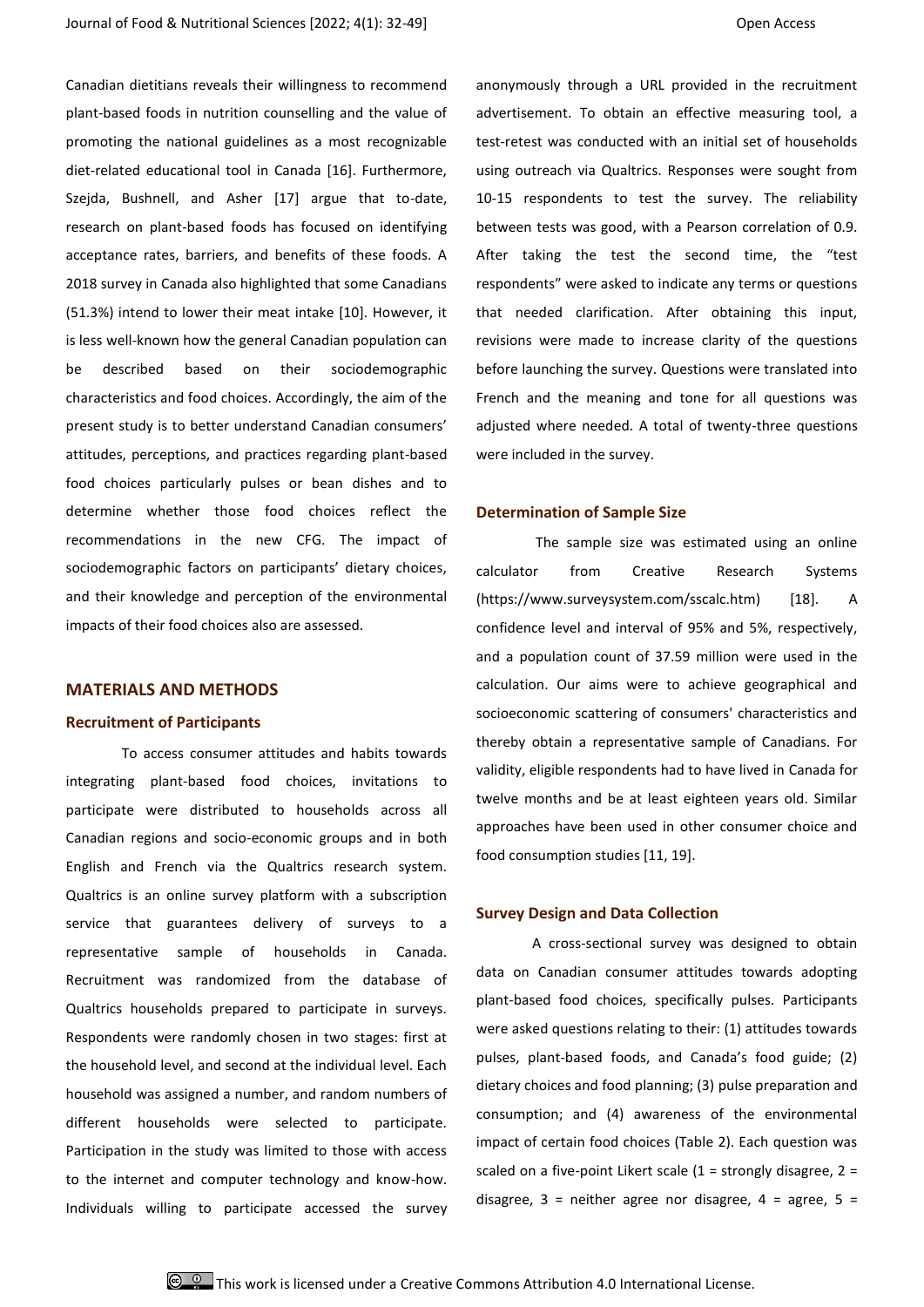strongly agree), and respondents could rate their level of agreement.

However, question 11 did not follow the Likert scale model (Table 2). For this question participants were asked to rate how often they prepared pulse dishes, and the choices consisted of six items ("Yes, regularly", "Yes, the majority of time", "I try to most of the time", "No, I do not prepare dishes with beans or pulses, for example, chickpeas, lentils, peas, etc. at least twice a week"). Participants were also asked to provide their demographic data and to indicate their current diet. Dietary types include an array of animal based and vegetarian diets. Vegetarian diets are those that exclude, in varying degrees, dairy and eggs, animal products and fish. Lacto-ovo vegetarian (exclude animal and fish products, while eggs and dairy products are included in their diet); pescatarian; vegan; flexitarian (vegetarians who occasionally eat meat and fish); or any religious or cultural diet. Finally, at the end, participants were invited to use open-ended style to record any additional comments regarding their dietary choices: (1) As a consumer I consider myself a vegetarian, Lacto-ovo vegetarian, pescatarian, vegan, flexitarian, religious or cultural preferences or no dietary preferences; (2) Is there anything you would like to add regarding dietary choices? The responses from the open-ended questions were reviewed and coded according to the themes that emerge from the data.

### **Statistical Analyses**

Differences in the sociodemographic variables age, location, education, and income were assessed according to responses to each question. One-way analysis of variance (ANOVA) was used to identify levels of statistical significance. Post hoc multiple comparisons (Fisher's LSD Test were performed to identify which pairs of means were different. These analyses were performed using SPSS version 25 (IBM Corp. Released 2017. IBM SPSS Statistics for Windows, Version 25.0. Armonk, NY: IBM Corp). In addition, independent t-tests were used to determine whether men and women differed in their responses to each question in the survey. T-tests were performed using GraphPad Prism

version 8.4.1 for MacOS, La Jolla California USA, (www.graphpad.com). For all analyses, the statistical significance level was set at p< 0.05. Interactions effects were examined using simple regression models as outlined by Chung et al. (2017) [20] with some modifications. Although in some cases the scores were not normally distributed. The use of ANOVA is still appropriate due to the large sample size [21].

## **RESULTS**

#### **Demographic Data**

A total of 1042 participants completed the survey in the present study with 53% women compared to 47% men. Fifty three percent of the participants were between 26-55 years old, and ~37% were aged >55 years. Conversely, only 9% of the participants were < 26 years (Table 1). Almost 44% of the participants earned incomes <50k, whereas ~52% earned incomes between 50-100k. However, those earning >100k represented the smallest group of participants (4.6%). Over half (56%) of the participants had a college or university level of education, whereas 28.9% had a secondary level or high school education. The numbers of participants who reported having a registered trade (7.1%) or an advanced university degree (7.9%) were similar. Most of the respondents (62.2%) lived in urban cores or suburban areas in Ontario and Quebec, with fewer participants from the Maritime Provinces (8.3%) and the Western part of the country (28.6%) (Table 1). The data obtained from the respondents also are compared to the data obtained from the 2016 Canada Census [22]. Compared to the Canada Census data [22], several biases were observed among the study participants. There was an under-representation of those who earned <\$35k, those >74 years old, and those who had some high school education. Conversely, there was an over-representation of study participants who earn >\$75k, those <26 years old, and those with an advanced university degree.

Responses from the open-ended questions also revealed the dietary habits of the participants (Figure 1). Among the respondents, 66.4% reported no specific dietary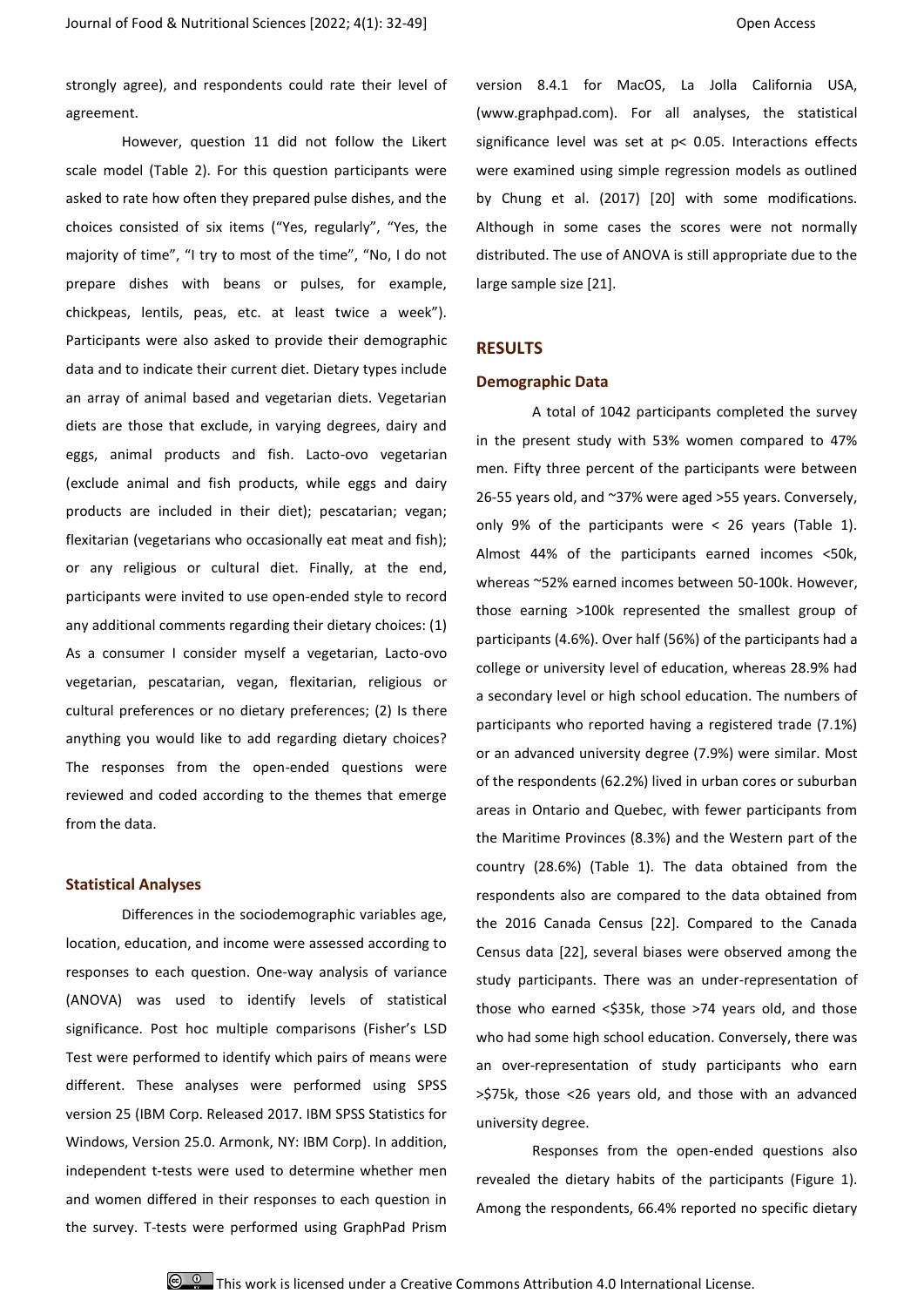habits or preference. The second highest percentage (14.7%) reported by participants was those who identified as flexitarians. Flexitarians are known to follow a vegetarian diet, but they also include some meat and fish [23]. Vegetarians accounted for 3.3% of the participants, whereas Lacto-ovo vegetarians (vegetarians who eat dairy) accounted for 1.1% of the study population. Consumers with specific religious or cultural dietary habits accounted for 2.6% of the study population, whereas another 10.1% selected the option labelled 'other'.

# **Canadians' Purchasing Habits and Adherence to the 2019 Canada Food Guide**

Over half of the participants (57.6%) noted that they were familiar with the 2019 Canadian Food Guide, whereas 27.9% of participants neither agreed nor disagreed with the statement, and the rest disagreed (14.5%) (Table 2). The mean Likert scores suggests that overall, women participants were more familiar (3.6) than men (3.4) with the recommendations of the food guide (Table 2). Younger participants were no more familiar with the CFG compared to older participants ( $p > 0.05$ ) (Table 3). However, a significant difference was observed in familiarity with the CFG between participants with lower incomes versus those who earned >100k. Similarly, participants with advanced university education were more familiar with the recommendations of the CFG compared to participants with some secondary level education. Most participants (63.3%) in the present study also agreed that the 2019 CFG was based on scientific evidence related to nutrition and health. More than half of the respondents (51.1%) agreed that they were familiar with plant-based foods such as pulses (dried seed of leguminous plants). However, perceptions towards plant-based foods differed significantly based on age ( $P =$ 0.04), income ( $P = 0.01$ ), and level of education, ( $P = 0.02$ ). Participants who earned >100k and those with higher levels of education were more familiar with plant-based foods. Younger participants also appeared to be more familiar with plant-based foods (Table 3). Table 3 also highlights findings on food purchasing and consuming practices. Younger people were more familiar with the CFG and included beans

in their diets more than those older than 56 but slightly less than those 26-55 years of age. Willingness to pay did not seem to align with age but does appear to increase with levels of education and did not increase consistently with income.

## **Food Planning and Dietary Choices of Canadians**

Overall, 82.6% of the participants reported that they always planned and prepared meals for themselves at least four days a week. In addition, most people indicated that they had many ideas for meals to make, and that they enjoyed making meals for themselves (67.6%) or family members (75.4%). Although many of these participants (78.7%) indicated that they purchased most of the food for their families, their dietary choices did not reflect adherence to the recommendations from the new CFG as indicated by their mean Likert scores of  $3.1 \pm 0.9$  (Table 2). Participants with advanced University education registered mean scores of 4.0  $\pm$  1.0 on a 5-point Likert scale, for ideas for meals and sources of recipes versus  $3.6 \pm 1.0$  for those with some High School education (Table 3). It is noteworthy that women also had a more active role in food planning and managing their dietary choices, with registered mean scores of  $4.4 \pm 0.9$  (P < 0.05) vs.  $3.9 \pm 1.1$  for men (Table 2).

Table 3 shows the average responses for participants' familiarity with the new CFG, their purchasing practices related to including plant foods such as pulses in their weekly diet, and their willingness to pay more for plant-based foods. The impact of three sociodemographic factors on these responses age, annual income, and level of education are also highlighted. This analysis shows the willingness to adapt habits and the possible influence of external drivers, such as price or perceived affordability, of the products within participants' chosen dietary patterns.

# **Canadians' Purchasing, Preparation, and Consumption Decisions Regarding Plant-based Products such as Beans**

The most pronounced reason selected for preparing meals with beans was the satisfaction and taste. Indeed, 79.2% of participants agreed that beans were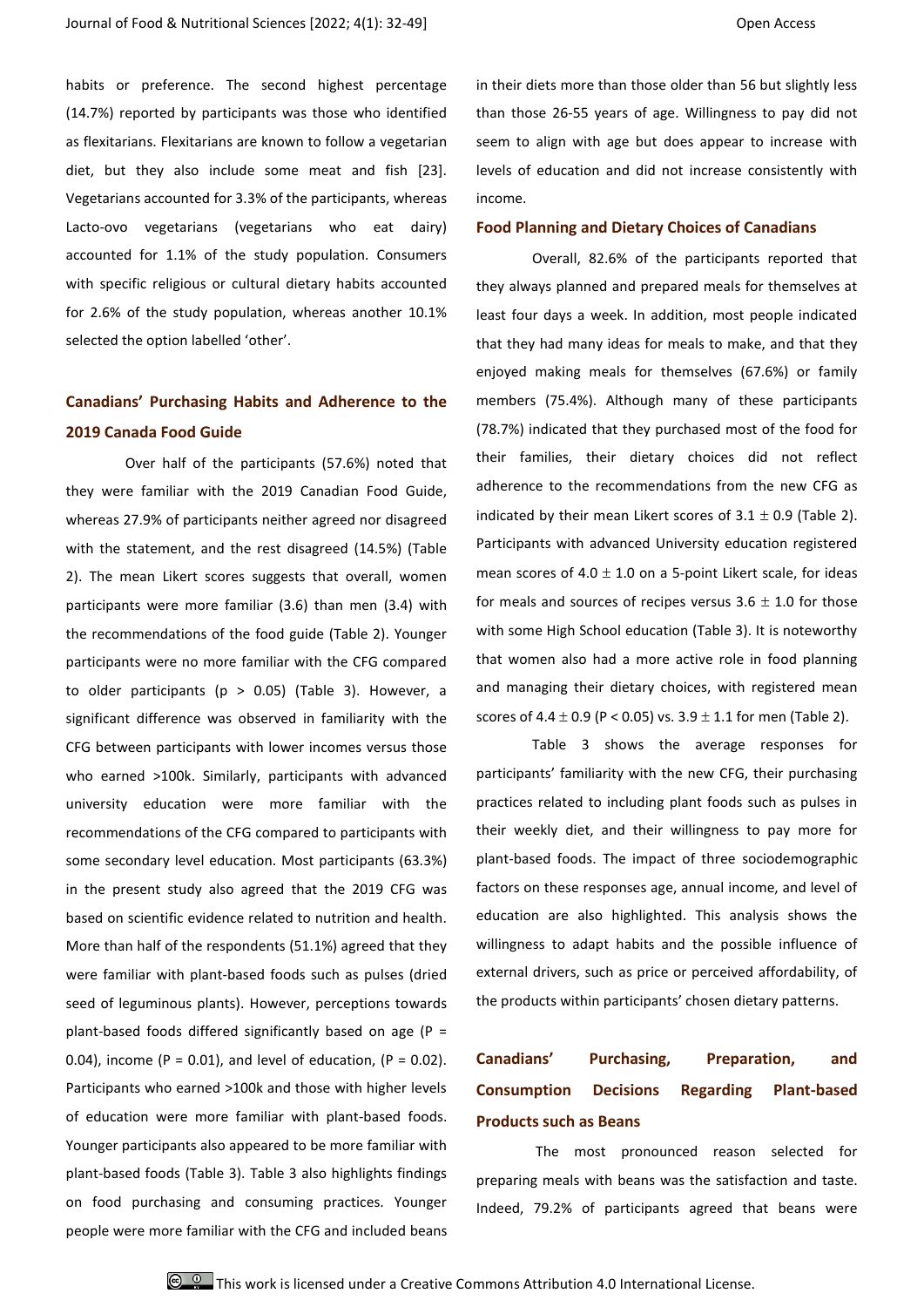satisfying and tasty (Table 3). Participants 56-74 years old had the highest Likert scores for beans  $(4.0 \pm 0.7)$ , followed by those in the 41-55 age group  $(3.9 \pm 0.8)$  (Table 3). The youngest demographic, <26 years old, consumed significantly (P < 0.05) less beans (3.4  $\pm$  0.9) than those 56-74 (4.0  $\pm$  0.7), 41-55 (3.9  $\pm$  0.8), and 26-40 years old (3.8  $\pm$ 0.8) (Table 3). However, participants >74 years old were less likely (mean score 2.8  $\pm$  1.3, P < 0.05) to consume bean dishes due to tastiness when compared to the other age groups (Table 3). Participants who more frequently selected and prepared pulses in their meals represent a slightly higher education level (college or above) at 68% compared to 64% of the broader sample. When preparing plant-based foods such as beans, most of the participants (52.7%) preferred to use canned or processed beans. In addition, ease of preparation and convenience were also of great significance to 68.9% of participants (Table 2). On the other hand, the use of dry beans was not the preference for 25.9% of the participants, as they either strongly disagreed or disagreed with the question indicating that they did not like to or did not typically use these foods.

# **Canadians' Knowledge of and Interest in New Food Products and how this Impacts their Intention to Consume Plant-based Products**

Data from the present study show that age and income were two key factors that limited the participants' willingness to purchase plant-based foods despite the environmental benefits of these products (Table 3). Overall, Canadians 26 years old or younger were more willing to spend more on these products (mean scores of 3.43(1.0) and 3.1(1.1), respectively) than individuals in any other age group investigated (Table 3). Participants who earned between \$50k -\$75k or higher, were more likely to purchase foods that had a positive impact on the environment. The level of education did not impact the willingness to purchase these products. On the other hand, in answering questions related to their willingness to pay more for plantbased food products, 31% of respondents purchased these products sometimes as indicated by their 'neither agree nor

disagree' responses (Table 2). In addition, many of the respondents were also familiar with the environmental (67.8%) and health benefits (68.5%) associated with the consumption of plant-based foods (Table 2). However, most participants (76.5%) agreed that because animal-based products require more land, water, and other resources than plant-based products, that the latter should be cheaper (mean scores,  $3.9 \pm 0.9$ ) on a 5-point Likert scale (Table 2).

#### **DISCUSSION**

Consumers make their dietary choices based on internal and external influencers. Internal factors may include consumer attitudes towards food products or processes, anticipated health benefits, affordability, how they interpret social consequences of their choices, and the degree to which they may feel in control of their behaviour and the outcomes [19]. External factors, cited by Clark and Bogdan [25], may contribute to dietary behaviours. They make note of price, convenience, quality, and brand familiarity. The current study concurred with Clark and Bogdan [25] and Vainio et al. (2016) [26] regarding the influence of price and convenience. Brand and quality were not included in this inquiry. Compared to studies of ten years ago, Canadians appear to be consuming more plant foods such as pulses, particularly Canadians of younger generations [10]. More frequently these younger cohorts appear to be selecting bean or plant-based products or prepared or canned beans (Table 3). Further findings from Clark and Bogdan [25] found that interest in trying new plant-alternative foods were motivated by affordability (47%), availability (39%), meeting dietary needs (37%), ease of preparation (34%), and health concerns (29%).

Our findings reveal that for most Canadians, age and income were more likely to drive how they planned their meals and managed their dietary choices whereas, level of education had no significant impact ( $P > 0.05$ ) on these activities (Table 3). Participants also seemed conflicted in their willingness to purchase plant-based products that were more expensive, even if they were better for the environment (33.1% disagreed; 35.9% agreed,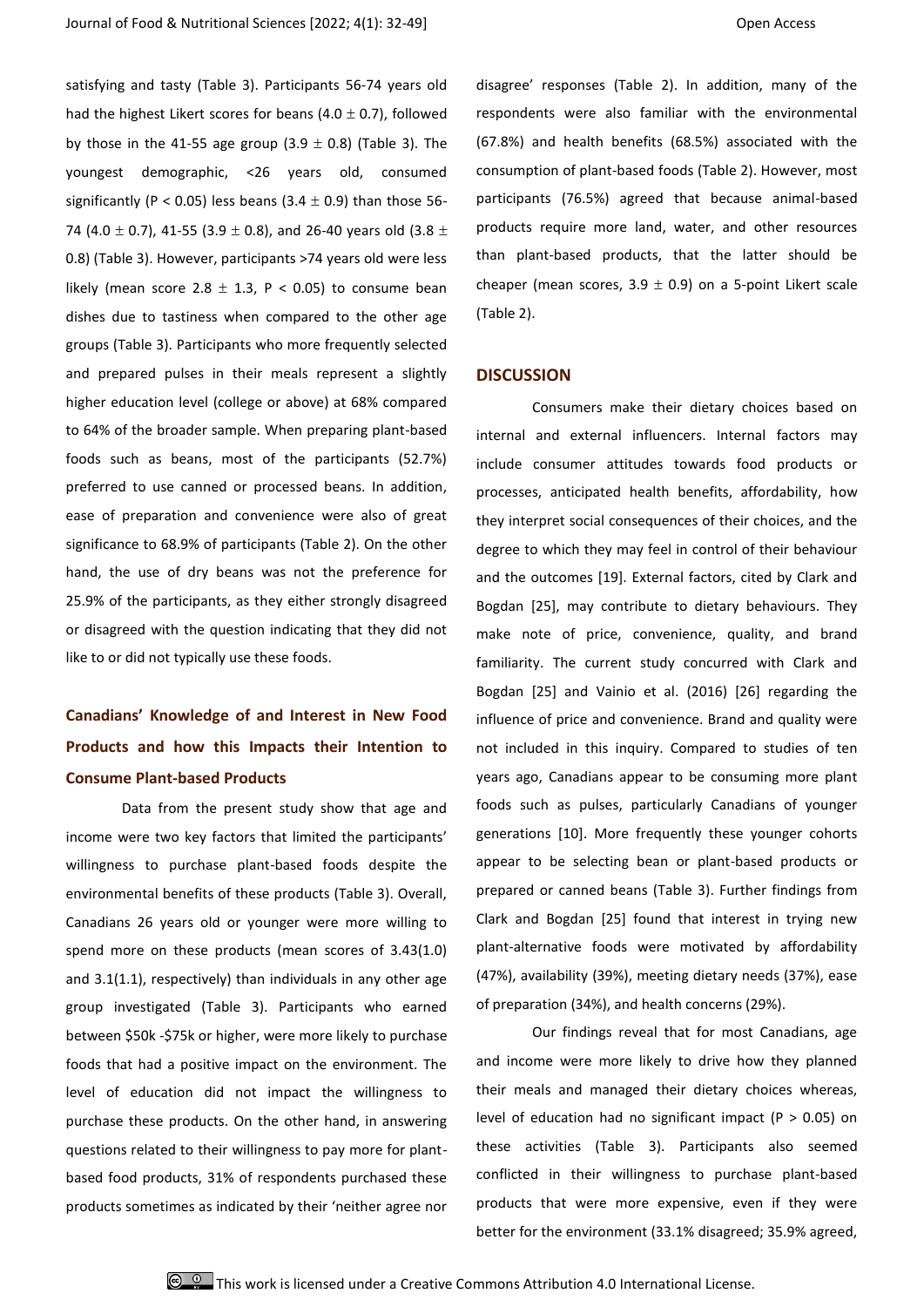and 31% neither agreed nor disagreed). One participant added, "There is no way in the world that plant-based foods should be more expensive than meat." In contrast, in a similar Danish study that examined consumers' attitudes towards eating plant-based foods, participants ranked the attitude 'it is good for the environment to eat more plantbased food' with the highest level of agreement  $4.0 \pm 0.91$ vs. a score of  $2.69 \pm 1.07$  for the attitude 'it is expensive to eat a more plant-based diet' [27]. Hartmann and Siegrist [28] stated that participants' lack of awareness about different types of plant-based diets, health, and sustainability existed in older populations, however no significant differences in these age groups were found in the present study. This may be because older participants are more willing to accept nutrition education and guidelines from healthcare professionals as more are becoming health conscious as they age [28].

The unwillingness of participants to pay more for more sustainable foods suggests that although Canadians may be aware of recommendations that promote sustainable food consumption, cost maybe a potential hinderance that negatively impacts their intent to purchase plant-based products. Hoek and colleagues found that a lower food price, whether through subsidies or lower price, helped increase consumer purchase and consumption [11]. The cost of food has long been established as a barrier to making healthy and sustainable food choices [12]. A participant shared this view by adding, "It is difficult to follow the Canada Health Plan when all dietary choices are based on a very limited income." Another response was, "Cost has a lot to do with why I don't eat healthier. Simply can't afford it." However, whether it is cost or other factors driving the inclusion of pulses in the weekly diet is debated by some researchers. While pulses are cheaper than animalbased proteins, those attempting to transition to daily or weekly pulse consumption do not consider cost to be a primary motivator for this change [29]. However, Vainio et al. [29] also noted that consumers who had a history of pulse consumption considered the low-priced pulses to be the driver. With a growing availability of a variety of plantbased foods, consumers find great variation in price on foods such as dry beans compared to value-added bean dishes or compared to processed meat alternatives. Higher costs associated with new plant-based products may be linked to the unwillingness to incorporate plant-based foods in the diet as found in the present study (Table2).

Another possible explanation for the seemingly indecisive responses for intent to purchase plant-based products could be related to the fact that most of the participants (66.2%) indicated that they had no dietary preferences (Figure 1). This is an interesting result since 53% of the participants in the present study were women. A similar study with 42.2% male and 57.8% female University participants, reported significantly higher mean intention among females (2.66  $\pm$  1.75) vs. males (2.02  $\pm$  1.38) to adopt plant-based diets (28). Indeed, Rothgerber (30) proposed that vegetarianism is most often associated with women and feminine behavior whereas more men equate meat eating with 'masculine traits' of strength and virility. What, then, does this mean for the widespread adoption of plant-based diets in the Canadian landscape? Love and Sulikowski (31), and Bird (32) proposed that in traditional ecological contexts men generally hunted large game whereas women tended to cook the game or gathered plant-based foods. Greenebaum and Dexter (33), however, showed that many vegan men do not aim to fit into the mainstream, choosing instead to redefine and reconstruct a form of hybrid masculinity. Clearly, the gendered landscape of food consumption is a complex notion that extends beyond this study. Gender, along with other factors, like education and income, can present as challenges to the uptake of diets based on plant-based foods.

Responses also varied greatly as to whether dietary choices reflect the recommendations from the new CFG. Most of the participants (45.2%), neither agreed or disagreed, and only 31% agreed or strongly agreed while 24% disagreed or strongly disagreed.

However, the mixed Canadian response to the CFG is not unique since similar objections to national guidelines on diet have been reported in a British survey in which 42% of the participants indicated disinterest in following guidelines as they felt Government should not provide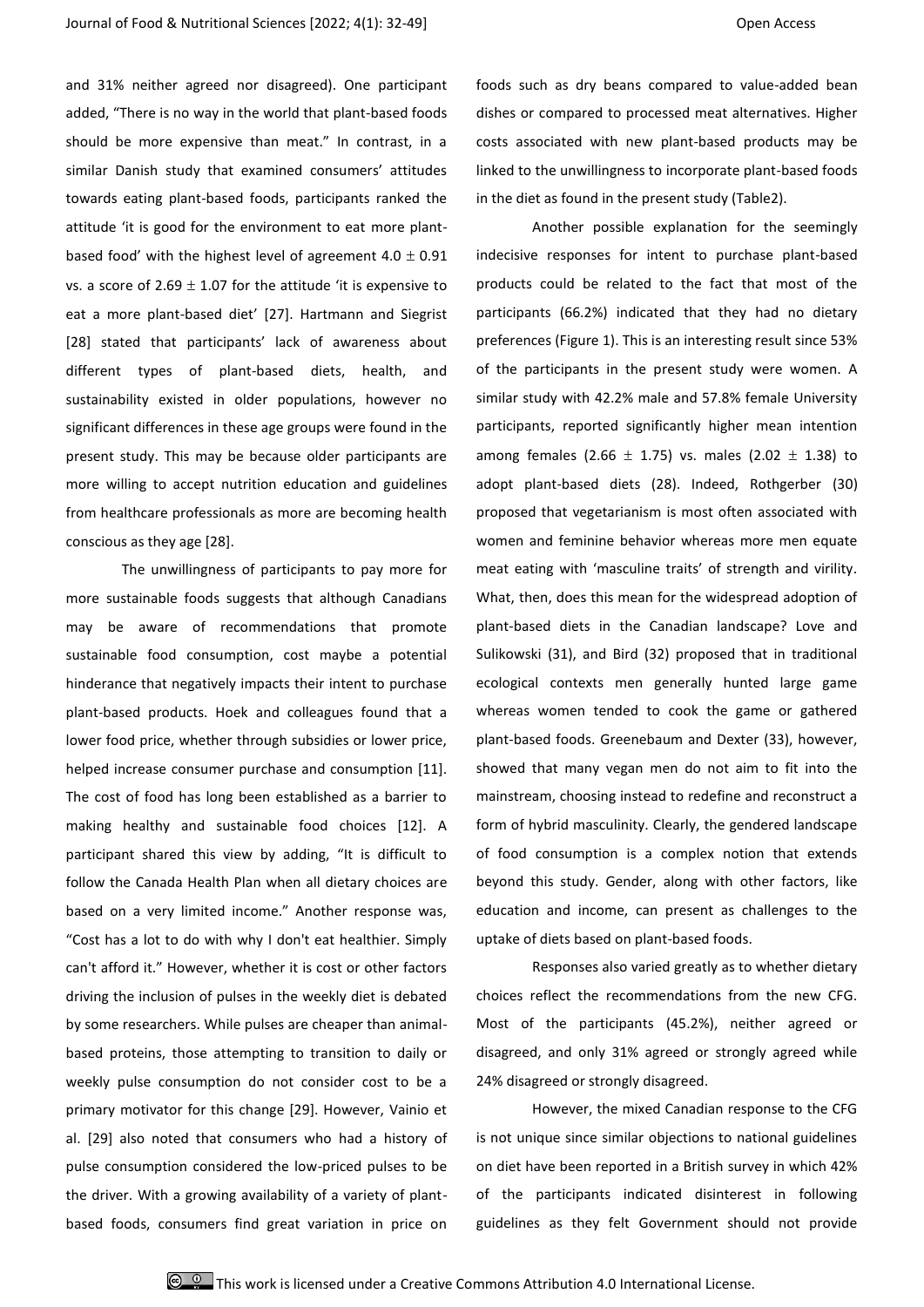advice on what the population should eat or drink [34]. Furthermore, Ruan et al. [19] reported that most Canadians still consume red meat and other animal-based products multiple times per week despite the 2019 Canada's Food Guide recommendations. In the current study, 15.5% indicated they were flexitarians, individuals who follow mostly plant-based diets but eat meat in moderation. As vegetarians accounted for 3.3% of the participants, lactoovo vegetarians 1.1%, vegans at 1.8%, and those choosing diets according to religious practice 2.6%, this suggests that it is a minority of 8.8% that demonstrates the closest adherence to CFG in this study. Those indicating 'other' as dietary choice also may be a group prepared to make some changes. Consequently, if more adherence to the CFG is desired, more assistance from governments, for greater affordability and accessibility of healthy food, seems to be a sensible recommendation as underscored by participants. Two such notations were "diminuer le prix des vegetaux" (meaning: reduce the price of vegetables) and "make healthier food less expensive so people can actually afford to eat better". Thus, it appears that consumers' attitudes to national guidance on healthy eating do not exist in a vacuum but may be impacted by other factors including economic, social, and cultural aspects. These factors also influence dietary patterns and may help or hinder intentions to purchase plant-based foods [35].

To better characterize some of the drivers and deterrents that guide Canadians' purchasing decisions and consumption patterns we reviewed the comments that were stated at the end of the survey. Some remarks include, "I still enjoy and believe that old fashioned meat is still good for me"; "[I'm] not convinced that the production of plantbased products actually reduces the carbon footprint" and "Sorry I am meat eater Irish, steak and potatoes." Importantly, 66.2% of the participants reported in the survey that they had no dietary preference, whereas 71.5% were aware of the environmental benefits of plant-based products and selecting for better health also were mentioned. "I'm always looking into food that will improve my mental health." Another added, "I like to eat more fibre" and another wrote, "I think that a plant-based diet is the best choice going forward." However, when asked to indicate their willingness to purchase these foods, it became clear that some respondents remained unsettled about whether the costs of incorporating more plant-based diet in their food choices outweighed the benefits (Table 2). Tobler et al. [36] further emphasize that changing consumer behaviour is by no means linear and can be impacted by several drivers including sensory appeal, environmental benefit, convenience, and price. For example, one respondent noted, "I have not tried beyond meat alternatives but do want to at some point." Another wrote, "[p]eople can't always eat the healthy choices they wish to." Shepherd [37] also reasoned that food choice is as much a social and cultural act as it is an individual one. While not discussed in this paper, the political role in healthy diets needs to be further underscored.

Correlations are well established between individual diets, household habits, disease, obesity and food environments and the Government policies that support the availability of unhealthy foods [38]. Furthermore, Atkins and Michie [39] purport that motivation to change behaviour is a reflective process in which intentions or plans should overcome the automatic processes including our wants and impulses. Lea et al. [15] describe it this way, "the benefits of change need to outweigh the barriers of behavioural change". One respondent summed up this notion by adding, "I tend to try to eat a balanced diet that isn't too restrictive while also being considerably more healthy than not."

This study is limited by the questions posed and those not included. For example, in Section-3, questions were raised specifically about beans; yet for some, beans have some undesirable properties. Maybe the responses would have been different if chickpeas were mentioned instead. Other themes could have been explored such as gaining insights on sources of information, trust in the products and the features and benefits of each product. The sampling procedure used in the present may also limit generalization of the results. For example, most of the participants were from Atlantic Canada, whereas participants from Quebec and the Prairie Provinces were under-representation in the sample pool (Table 1). Using a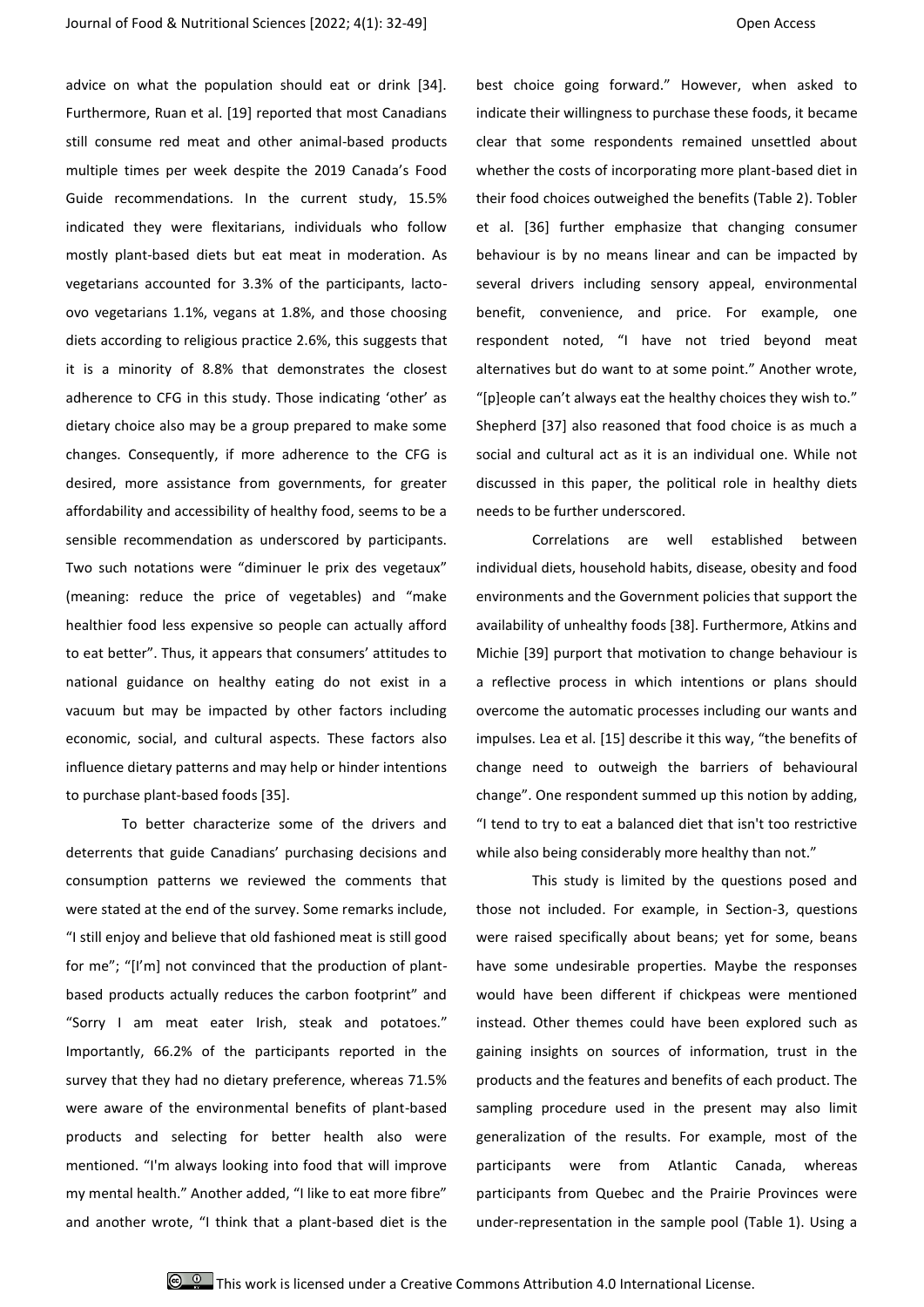geographically random selection procedure would have provided a more representative sample of Canadian participants. Other limitations may be related to selfreporting errors and participants' social desirability biases, which is the tendency to present oneself in a way that is perceived to be more socially acceptable [40]. Berge and Labonté (2020) [41] emphasize that the latter may lead to overestimation of socially desirable attributes which reduces heterogeneity in the overall responses obtained. These biases may have occurred because the study was administered online. The use of self-administered questionnaires has been suggested as one strategy that that may limit the occurrence of these biases. Future research on this topic may consider using this approach [41]. Nevertheless, this was an exploratory study, and we have provided new evidence to support a fundamental understanding of Canadians' attitudes, perceptions and intended actions towards plant-based food products. We have shown that while many Canadians are familiar with the 2019 CFG, the adoption of the guidelines was low. Potential areas of focus for future research include addressing the limitations identified and evaluating the impact of messaging on consumers' willingness to adopt more plantbased foods.

## **CONCLUSION**

This study reveals some helpful strategies for moving the field forward. As noted, consumers' attitudes to healthy eating through national guidance are not formed in isolation, so care is needed to develop economic, social, and cultural supports to aid in accelerating dietary shifts. There are numerous demographic factors which influence consumers' willingness to adhere to nutrition guidelines, including adapting to a plant-based diet. Plant foods, including pulses, hold the potential to substantially reorient food patterns, shift diets and culinary priorities to foster more equity, health, and environmental benefits. Purchase decisions are propelled by a broad range of motivations (emotions, perceptions, values, social norms, routines, convenience, and familiarity), and the challenges for public health practitioners, food industry and researchers are to adequately address these different issues. This study shows that consumers vary in the amounts of plant-based foods consumed and their reasons for this. Some seek health and environmental gains while others may be influenced by taste, price, and convenience. Consideration of motivations and attention to barriers are needed to aid in increasing the adoption of plant foods. Helping consumers to increase their knowledge of food preparation can help with advancing dietary shifts. The gendered landscape of food consumption also needs attention as consumers are invited to re-work, redefine, and reconstruct their relationships with and identity around food.

Consumers who are striving to reduce their meat consumption are a potential population to offer guidance on increasing their plant-based consumption. This population, along with vegans, vegetarians, and other plantbased consumers, appear to exhibit a degree of willingness to change dietary behaviour and try new foods and unfamiliar tastes. Consumers may need more access to information and exposure to plant foods, along with incentives to increase their appetite for and consumption of plant-based foods, particularly pulse-based products. Ethical or health-based appeals for shifts in diets based on rational persuasion may be too narrow in the context of today's consumer society as there is no clear boundary between "responsible" citizens and "irresponsible" consumers.

Beyond a focus on individual or household consumption, more attention is needed for public education and political and cultural supports to illuminate economic, environmental and health benefits driving the calls for greater plant-based dietary patterns. Governments could help to increase consumer willingness to purchase more sustainable foods by aiding with lower food prices, whether through subsidies to producers or incentives to consumers. Private and public interests are intertwined in the act of consumption as well as in consumers themselves.

#### **Acknowledgements**

Colleagues at Dalhousie's Agri-Food Analytics Lab provided valuable support and coaching on the survey platform and design.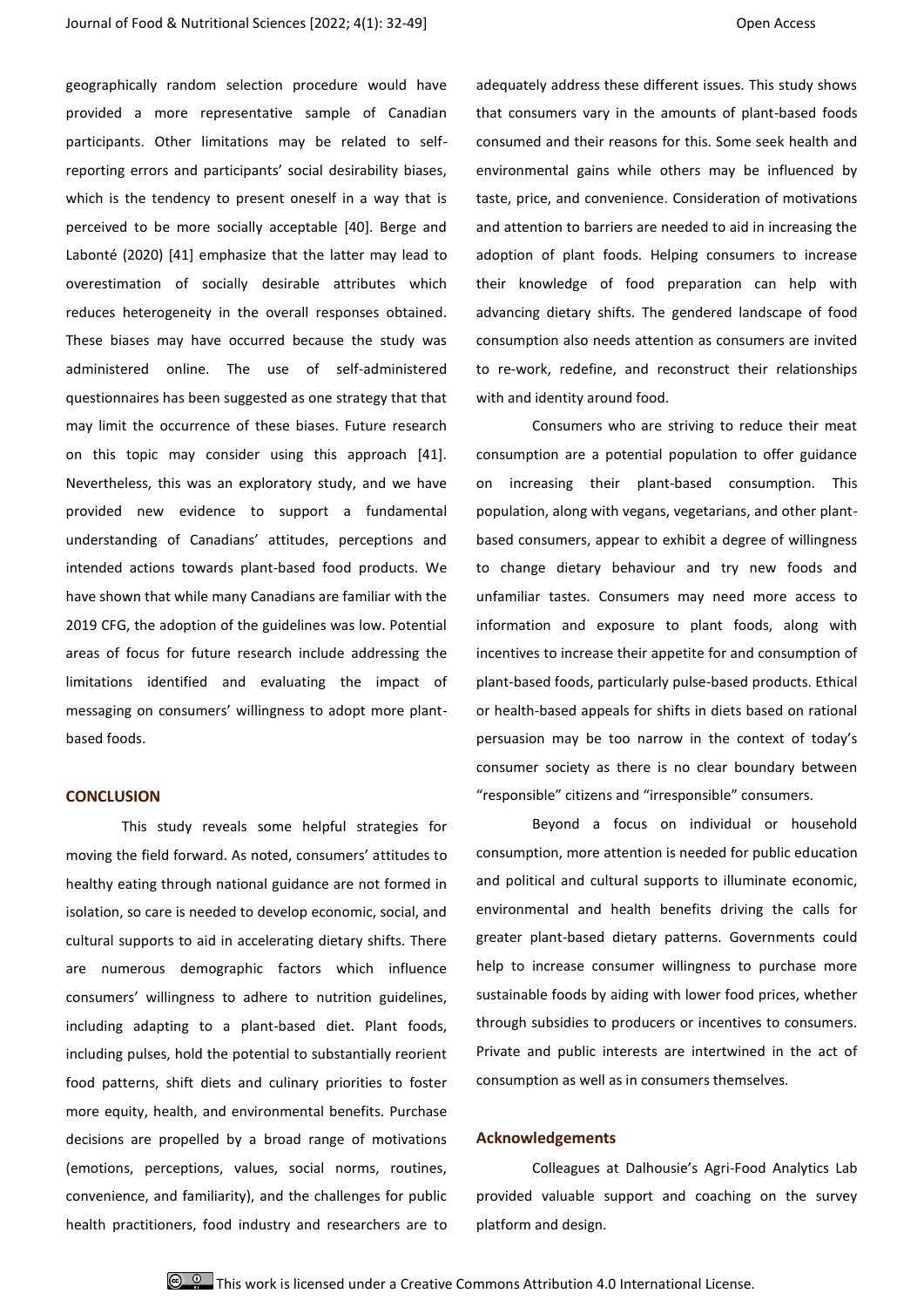## **Conflict of Interest**

Authors state no conflict of interest. No funding was obtained for this research.

### **REFERENCES**

- 1. Clark, M., & Tilman, D. (2017). Comparative analysis of environmental impacts of agricultural production systems, agricultural input efficiency, and food choice. Environmental Research Letters, 12(6), 1-12.
- 2. English, M. (2019). Industrialized Food Systems: What We Have – A look at food production, full cost accounting and consumer demand for protein in diets. In: K. Kevany (Editor), Succulent Sustainability: Shaping Food Systems through Plant-based Diets (pp.239) Oxfordshire, UK: Taylor & Francis.
- 3. Aschemann-Witzel, J., Gantriis, R., Fraga, P., & Perez-Cueto, F. (2021). Plant-based food and protein trend from a business perspective: markets, consumers, and the challenges and opportunities in the future, Critical Reviews in Food Science and Nutrition, 61(18), 3119-3128.
- 4. Moberg, E., Walker Andersson, M. Säll, S., Hansson, P-A., & Röös, E. (2019). Determining the climate impact of food for use in a climate tax—design of a consistent and transparent model. International Journal of Life Cycle Assessment, 24, 1715–1728.
- 5. USDA, (2019). Americans Still Can Meet Fruit and Vegetable Dietary Guidelines for \$2.10-\$2.60 per Day.
- 6. Health Canada, 2019.
- 7. Willett, W., Rockström, J., Loken, B., Springmann, M., Lang, T., Vermeulen, S., Garnett, T., Tilman, D., DeClerck, F., Wood, A., et al. (2019). Food in the Anthropocene: The EAT–Lancet Commission on healthy diets from sustainable food systems. Lancet, 393, 447–92.
- 8. Duncan, S., Melanie, K., Aki, K., Tian, Y., (Tiffany), Lee, D., Cowen, Dilip, S., & Laurette, D. (2020). The Role of Canada's Food Guide in the Food System: Effects on Stakeholder Behaviour, Toronto, Canada: Behavioural Economics in Action at Rotman (BEAR) Report series, available at http://www.rotman.utoronto.ca/bear
- 9. Charlebois, S., McCormick, M., & Juhasz, M. (2016). Meat consumption and higher prices: Discrete determinants

affecting meat reduction or avoidance amidst retail price volatility. British Food Journal, 118, 2251-2270.

- 10. Charlebois, S., Somogyi, S., & Music, J. (2018). Plant-Based Dieting and Meat Attachment: Protein Wars and the Changing Canadian Consumer (Preliminary Results); Dalhousie University: Halifax, NS, Canada, 2018.
- 11. Hoek, A., Pearson, D., James, S., Lawrence, M., & Friel, S. (2017). Healthy and environmentally sustainable food choices: Consumer responses to point‐of‐purchase actions. Food Quality and Preference, 58, 9-106.
- 12. Konttinen, H., Sarlio-Lähteenkorva, S., Silventoinen, K. Männistö, S., & Haukkala. A. (2013). Socio-economic disparities in the consumption of vegetables, fruit, and energy-dense foods: The role of motive priority. Public Health and Nutrition, 16(5) 873-882.
- 13. Sajdakowska, M., Jankowski, P., Gutkowska, K., Guzek, D., Żakowska-Biemans, S., & Ozimek, I. (2018). Consumer acceptance of innovations in food: A survey among Polish consumers. Journal of Consumer Behaviour, 17, 253-267.
- 14. Reipurth, M., Hørby, L., Gregersen, C., Bonke, A., & Parez-Cueto, F. (2019). Barriers and facilitators towards adopting a more plant-based diet in a sample of Danish consumers. Food Quality and Preference, 2(73), 288-292.
- 15. Lea, E., Crawford, D., & Worsley, A. (2006). Consumers' readiness to eat a plant-based diet. European Journal of Clinical Nutrition, 60, 342-351.
- 16. Asher, K. E., Doucet, S., & Luke, A. (2021). Registered dietitians' perceptions and use of the plant‐based recommendations in the 2019 Canada's Food Guide. Journal of Human Nutrition and Dietetics, 34(4), 715-723.
- 17. Szejda, K., Bushnell, C., & Asher, K. (2020). Alternative protein consumer research priorities. Project Report. Washington, DC: The Good Food Institute.
- 18. Creative Research Systems: Sample size calculator: (https://www.surveysystem.com/sscalc.htm)
- 19. Ruan, Y., Poirer, A., Hebert, L., Grevers, X., Walter, S., Villeneuve, P., Brenner, D., & Friedenreich, C. (2019). ComPARe Study Team. Estimates of the current and future burden of cancer attributable to red and processed meat consumption in Canada. Preventative Medicine, 122, 31- 39.
- 20. Chung, W., Lim, S., Lee, S., et al. (2017). Gender-specific interactions between education and income in relation to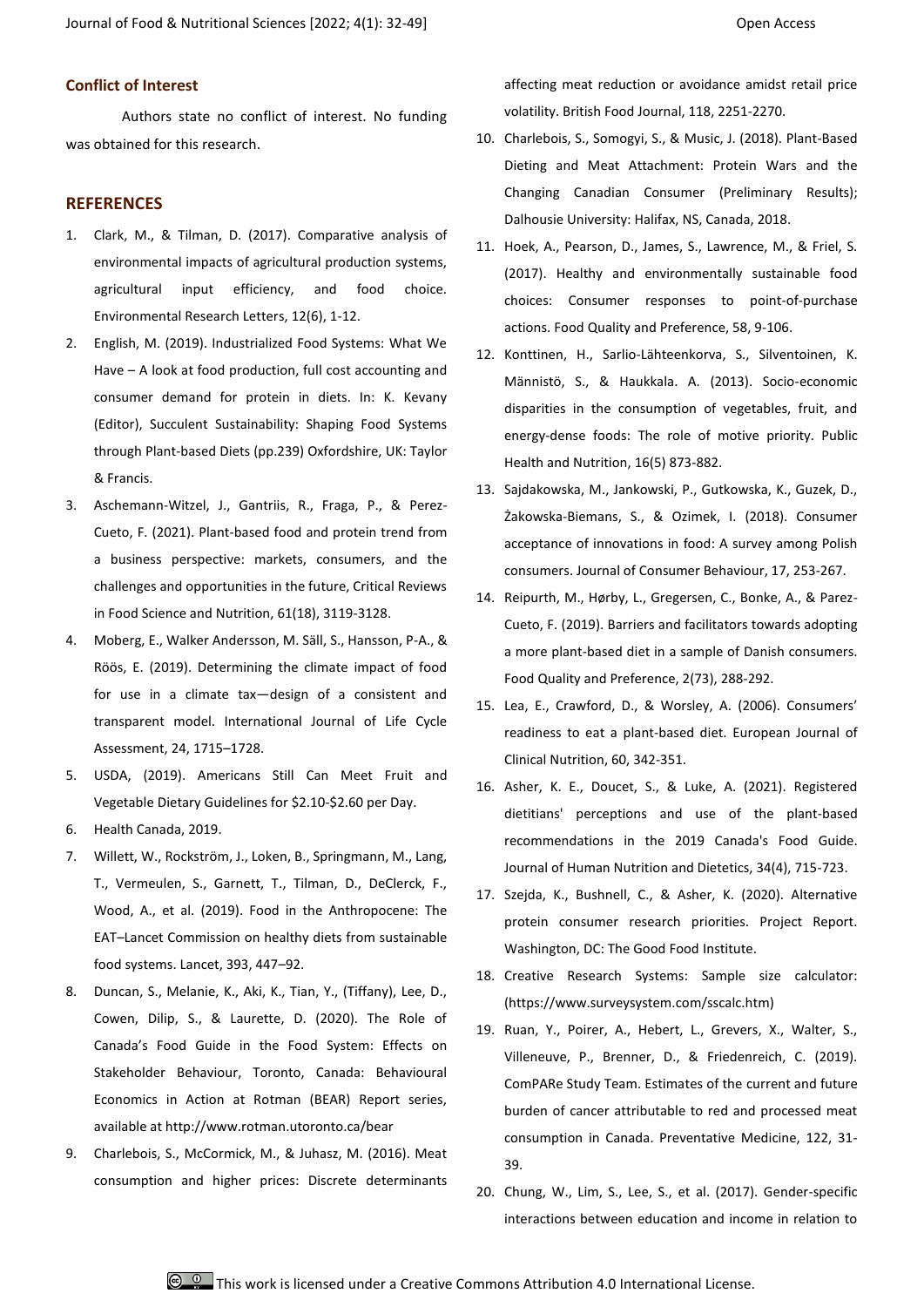obesity: a cross-sectional analysis of the Fifth Korea National Health and Nutrition Examination Survey (KNHANES). (2017) British Medical Journal, 1-14.

21. Statistics Solutions. (2013). ANOVA [WWW Document]. Retrieved from:

http://www.statisticssolutions.com/academicsolutions/resources/directory-of-statisticalanalyses/anova/

- 22. Statistics Canada. (2020). Data products, 2016 census. Retrieved from https://www12.statcan.gc.ca/censusrecensement/2016/dp-pd/index-eng.cfm [Accessed April 15, 2020].
- 23. Derbyshire, E. Flexitarian diets and health: A Review of the evidence-based literature. (2017). Frontiers Nutrition, 3, 55.
- 24. Freedman, M., & Rubinstein, R. (2010). Obesity and food choices among faculty and staff at a large urban university. Journal of American College of Health, 59, 205-210.
- 25. Clark, L., & Bogdan, A. (2019). The role of plant-based foods in Canadian diets: a survey examining food choices, motivations, and dietary identity. Journal of Food Production, 25(4), 355-377.
- 26. Vainio, A., Niva, M., Jallinoja, P., & Latvala, T. (2016). From beef to beans: Eating motives and the replacement of animal proteins with plant proteins among Finnish consumers. Appetite, 106, 92-100.
- 27. Reipurth, M., Hørby, L., Gregersen, C. Bonke, A., & Parez-Cueto, F. (2019). Barriers and facilitators towards adopting a more plant-based diet in a sample of Danish consumers. Food Quality and Preference, 73, 288-292.
- 28. Hartmann, C., & Siegrist, M. (2017). Consumer perception and behaviour regarding sustainable protein consumption: A systematic review. Trends in Food Science & Technology, 61, 11-25.
- 29. Vainio, A.; Niva, M.; Jallinoja, P.; Latvala, T. (2016). From beef to beans: Eating motives and the replacement of animal proteins with plant proteins among Finnish consumers. Appetite, 106, 92-100.
- 30. Rothgerber, H. Real mean don't eat (vegetable) quiche: Masculinity and the justification of meat consumption. (2013). Psychology of Men Masculinities, 14(4), 363-375.
- 31. Love, H., & Sulikowski, D. (2018). Of meat and men: Sex differences in implicit and explicit attitudes towards meat. Frontiers Psychology, 9, 559.
- 32. Bird, R. Cooperation and conflict: The behavioral ecology of the sexual division of labor. (1999). Evolutionary Anthropology Issues News Review 8, 65-75.
- 33. Greenebaum, J.; Dexter, B. Vegan men and hybrid masculinity, (2017). Journal of Gender Studies, 27, 637- 648.
- 34. Watson, R., & Watson, R. (2013) 'Don't tell me what to eat!' – Ways to engage the population in positive behaviour change. Nutrition Bulletin, 8, 23-29.
- 35. Bestwick, C., Douglas, F., Allan, J., Macdiarmid, J., Ludbrook, A., & Carlisle S. (2013). A perspective on the strategic approach to the complexity and challenges of behaviour change in relation to dietary health. Nutrition Bulletin, 38, 50-56.
- 36. Tobler, C., Visschers, V., & Siegrist, M. (2011). Eating green. Consumers' willingness to adopt ecological food consumption behaviors. Appetit, 57, 674–682.
- 37. Shepherd R. (1999). Social determinants of food choice. Proceedings of the Nutrition Society, 58(4), 807-812.
- 38. Alvaro, C., Jackson, L., Kirk, S. McHugh, T, Hughes, J.; Chircop, A., & Lyons, R. (2010). Moving Canadian governmental policies beyond a focus on individual lifestyle: some insights from complexity and critical theories. Health Promotion International, 26(1), 91-99.
- 39. Atkins, L., & Michie, S. (2013). Changing eating behaviour: what can we learn from behavioural science? Nutrition Bulletin, 38, 30–5.
- 40. Asher, K., Doucet, S., & Luke, A. (2020). A pan-Canadian study of registered dietitians' perceptions and experiences of interprofessional collaboration. Journal of Interprofessional Care, 1-9.
- 41. Bergen, N. & Labonté, R. (2020). "Everything Is Perfect, and We Have No Problems": Detecting and Limiting: Social Desirability Bias in Qualitative Research". Qualitative Health Research, 30, 783–792.

### **PEER REVIEW**

Not commissioned. Externally peer reviewed.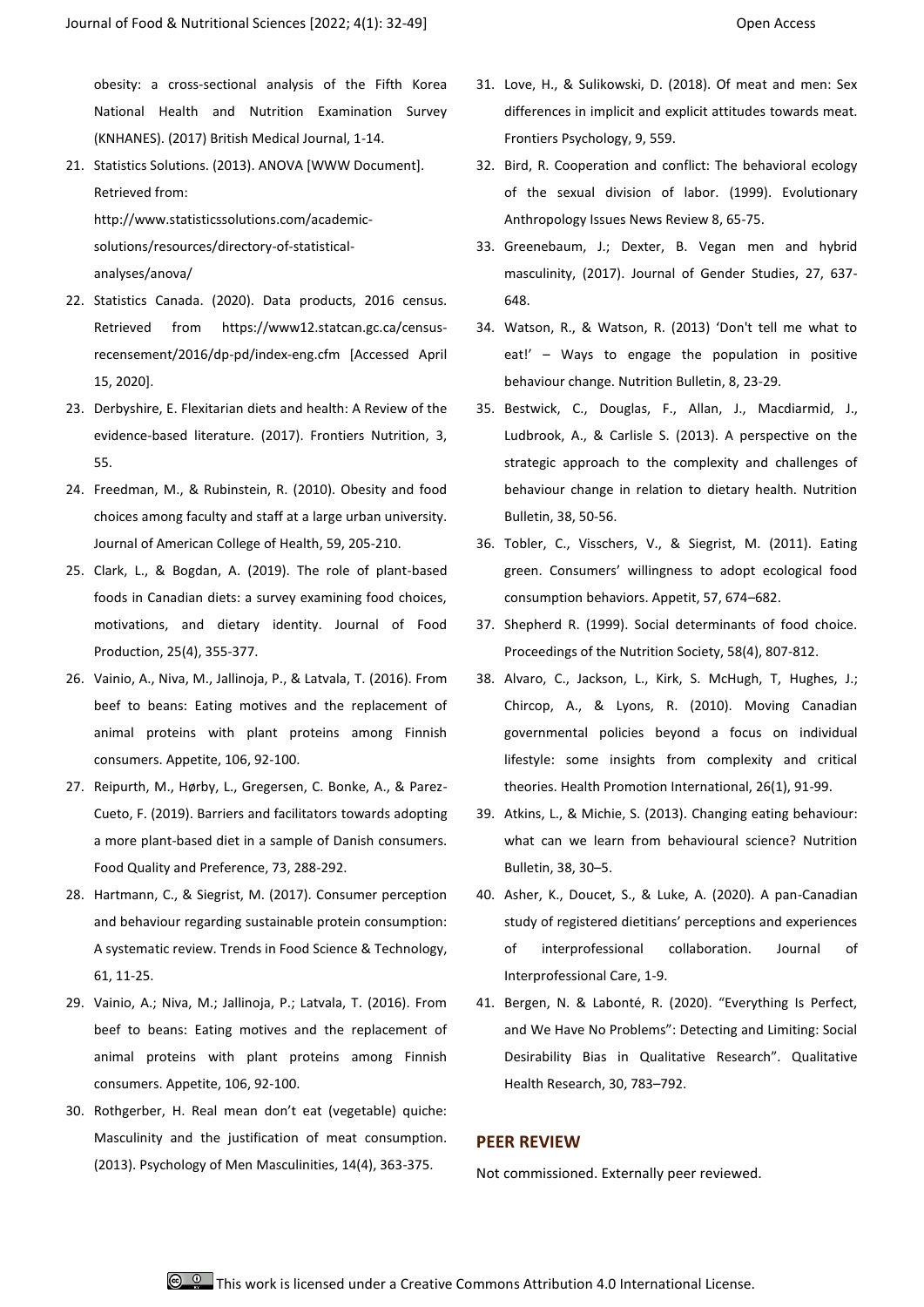# **FIGURES**



**Figure 1.** The dietary habits of the participants.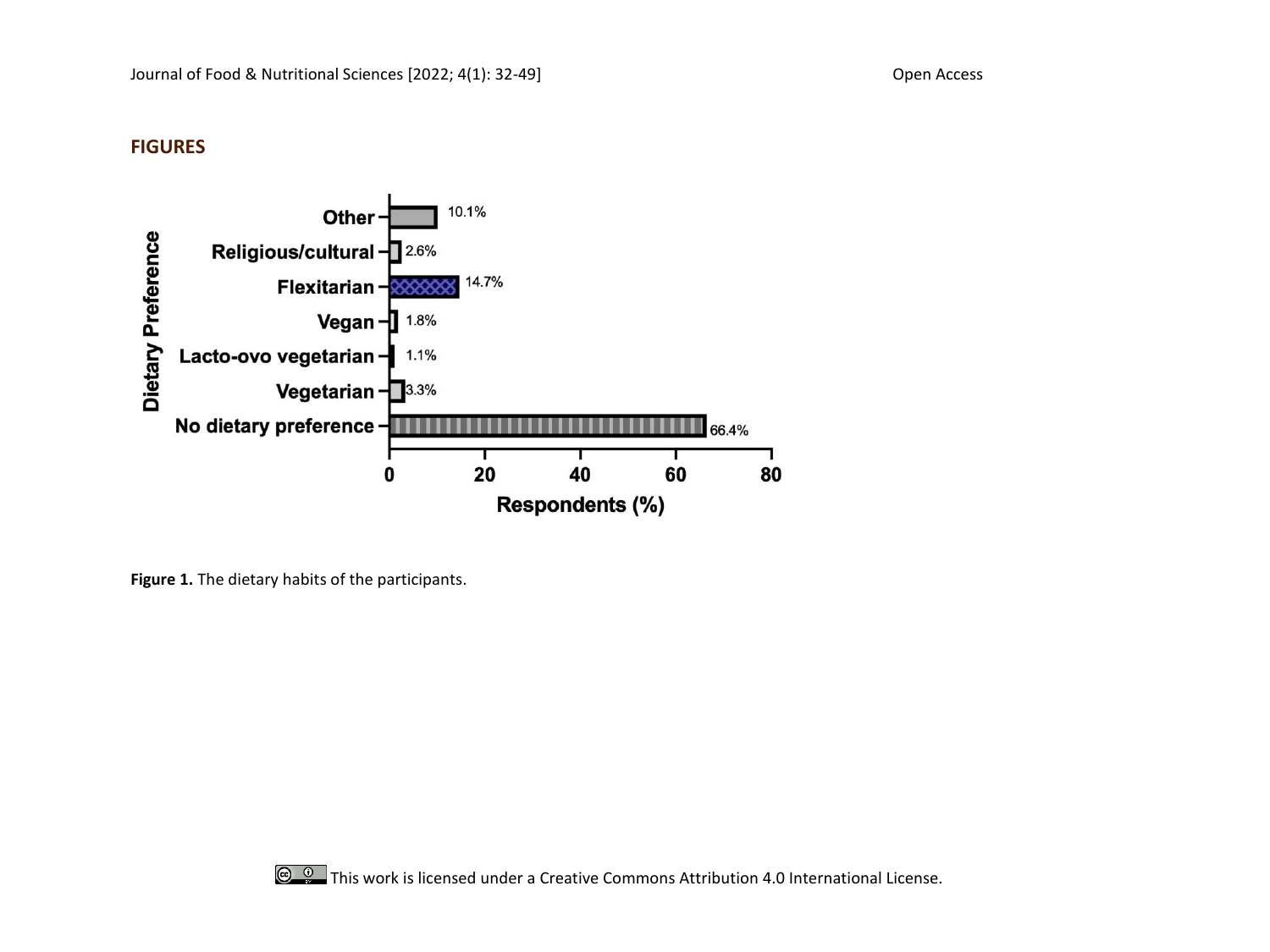## **TABLES**

**Table 1**. Sociodemographic characteristics of respondents. The number of respondents (n) who participated are indicated in brackets.

The data obtained from the respondents were compared to data obtained from the 2016 Canada Census.

|                                    | <b>Survey Respondents</b> | <b>Respondents (%)</b> | 2016 Canadian Population (%) |  |
|------------------------------------|---------------------------|------------------------|------------------------------|--|
| <b>Current Survey Demographics</b> | (n)                       |                        |                              |  |
| <b>Gender</b>                      | (1040)                    | 100                    | 100                          |  |
| Men                                | 488                       | 47.0                   | 48.6                         |  |
| Women                              | 522                       | 53.0                   | 51.4                         |  |
| Age (years)                        | (1042)                    |                        |                              |  |
| Before 1946 (>74)                  | 38                        | 3.65                   | 9.04                         |  |
| $1946 - 1964$ (74-56)              | 354                       | 33.9                   | 41.7                         |  |
| $1965 - 1979$ (55-41)              | 275                       | 26.4                   | 26.3                         |  |
| 1980 - 1994 (40-26)                | 281                       | 27.0                   | 24.5                         |  |
| After 1994 (< 26)                  | 94                        | 9.03                   | 2.31                         |  |
| Income (\$CAD)                     | (1042)                    |                        |                              |  |
| Under \$35k                        | 51                        | 27.6                   | 42.7                         |  |
| \$35k-\$49,999k                    | 250                       | 16.0                   | 18.3                         |  |
| \$50k - \$74,999k                  | 74                        | 22.6                   | 18.9                         |  |
| \$75k - \$99,999k                  | 302                       | 15.1                   | 9.93                         |  |
| \$10k - \$149,999k<br>282          |                           | 14.2                   | 6.72                         |  |



**C C C** This work is licensed under a Creative Commons Attribution 4.0 International License.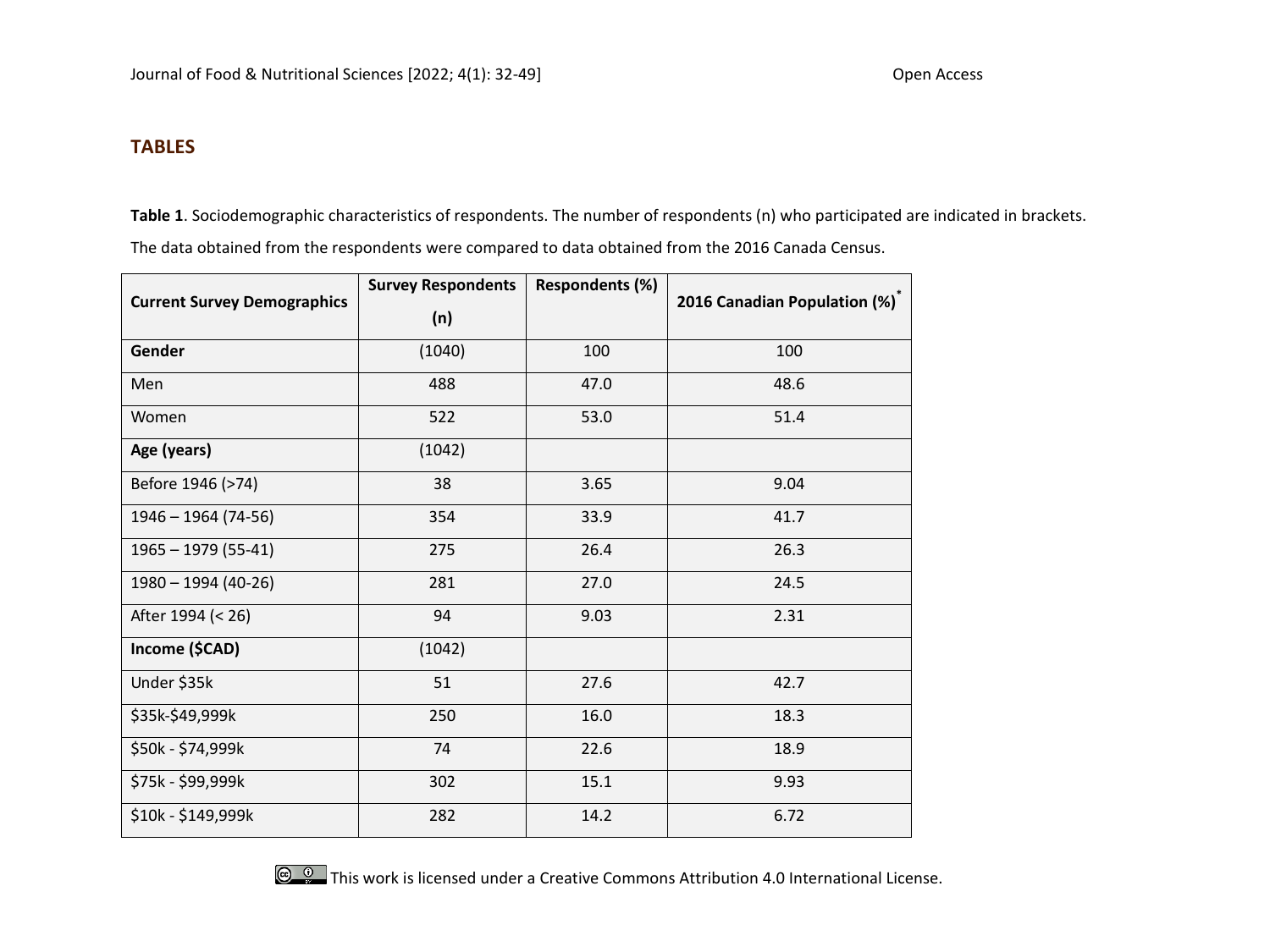| Over \$15k                    | 83             | 4.61 | 3.50 |
|-------------------------------|----------------|------|------|
| <b>Education</b>              | (1042)         |      |      |
| Some high school              | 128            | 4.90 | 14.0 |
| High school diploma           | 176            | 24.0 | 23.7 |
| Apprenticeship or trade       | 385            | 7.11 | 10.8 |
| College or non-university     | 263            | 29.0 | 22.4 |
| University education          | 86             | 27.0 | 23.9 |
| Advanced university Education | $\overline{4}$ | 7.97 | 1.52 |
| Location                      | (1042)         |      |      |
| Atlantic Canada               | 287            | 8.26 | 6.43 |
| <b>British Columbia</b>       | 166            | 12.3 | 13.5 |
| Northern Region<br>235        |                | 0.38 | 0.33 |
| Ontario                       | 157            | 37.0 | 38.8 |
| Prairies                      | 148            | 16.9 | 15.8 |
| Quebec                        | 49             | 25.2 | 22.5 |

\* Source: Statistics Canada (19). CAD, Canadian dollars.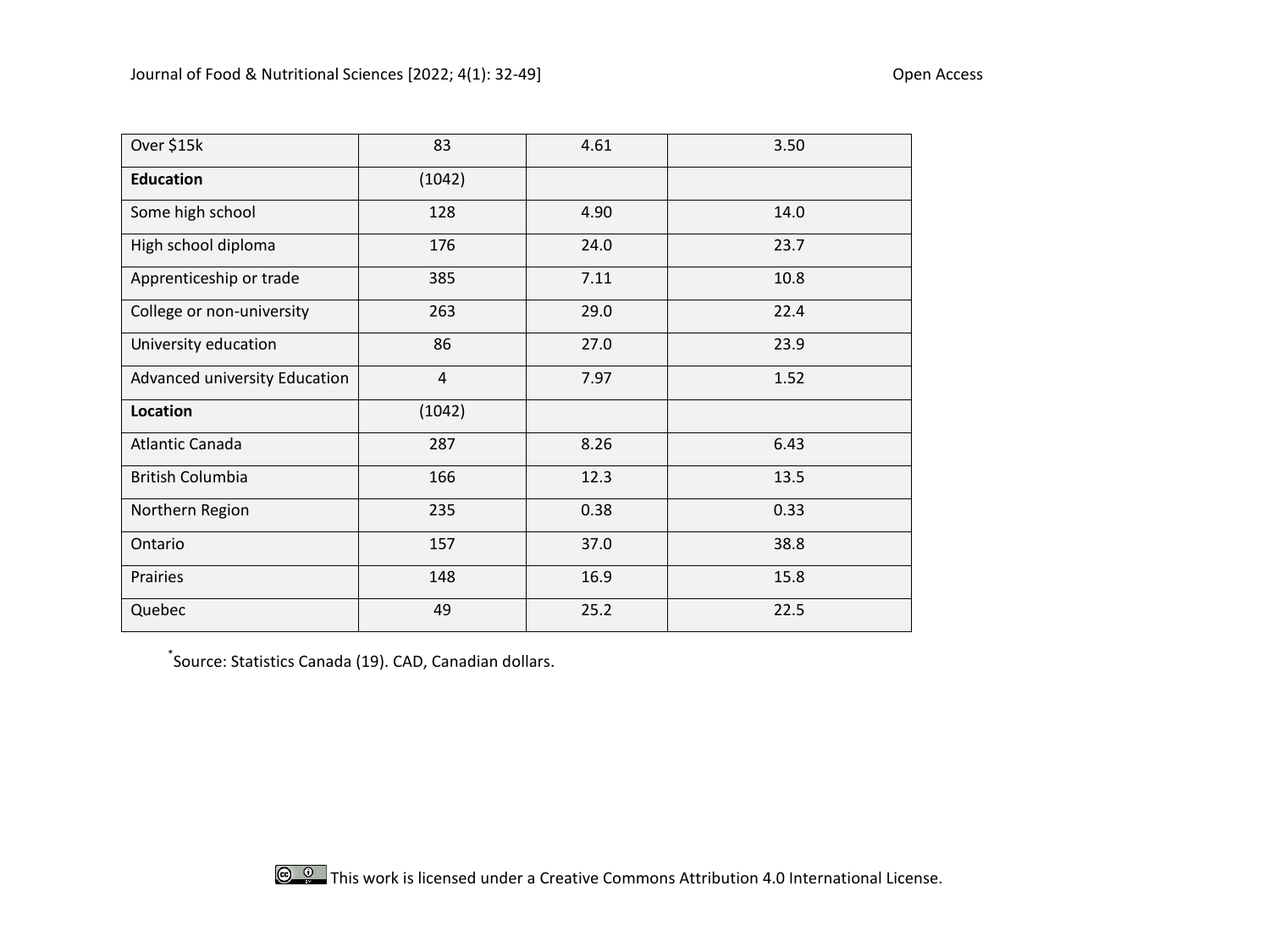**Table 2.** Mean responses from consumer survey and the combined percent responses for respondents that agreed or strongly disagreed to the question asked. The impact of gender is also shown as the mean responses and the standard deviation (SD) values.

|                                                | <b>Total Mean</b>              | Agree +               | <b>Neither</b>  | <b>Disagree+ Strongly</b> | <b>Men</b>      | Women           |
|------------------------------------------------|--------------------------------|-----------------------|-----------------|---------------------------|-----------------|-----------------|
| <b>Short version of questions</b>              | <b>Responses</b><br>$(\pm SD)$ | <b>Strongly Agree</b> | agree nor       | Disagree (%)              |                 |                 |
| and statements                                 |                                | (%)                   | <b>Disagree</b> |                           |                 |                 |
|                                                |                                |                       | (%)             |                           |                 |                 |
| Attitudes towards plant-based foods            |                                |                       |                 |                           |                 |                 |
| and, the CFG                                   |                                |                       |                 |                           |                 |                 |
| 1. I am familiar with the CFG                  | 3.5(0.9)                       | 57.6                  | 27.9            | 14.5                      | 3.4 $(0.9)^{a}$ | 3.6 $(0.9)^{b}$ |
| 2. Evidence base of CFG                        | 3.7(0.8)                       | 63.3                  | 28.5            | 8.2                       | 3.7(0.8)        | 3.7(0.9)        |
| 3. I include pulses in my weekly diet          | 3.3(1.1)                       | 51.1                  | 22.8            | 26.1                      | 3.3(1.9)        | 3.3(1.1)        |
| 4. Lower CF is reason to shift diet            | 3.7(0.9)                       | 67.8                  | 22.2            | 10.0                      | 3.7 $(0.9)^{a}$ | 3.8 $(0.9)^{b}$ |
| 5. Pulses, reason to $\downarrow$ meat in diet | 3.8(0.9)                       | 68.5                  | 20.4            | 11.0                      | 3.7(1.0)        | 3.8(0.9)        |
| Dietary choices and food planning              |                                |                       |                 |                           |                 |                 |
| 6. I plan & make meals $\sim$ 4 times/wk       | 4.2(0.9)                       | 82.6                  | 9.9             | 7.3                       | 4.0 $(0.9)^a$   | 4.3 $(0.9)^{b}$ |
| 7. Dietary choices reflect new CFG             | 3.1(0.9)                       | 30.8                  | 45.2            | 24                        | 3.1(0.9)        | 3.1(0.9)        |
| 8. Many ideas/resources for recipes            | 3.8(1.0)                       | 67.6                  | 19.7            | 12.7                      | 3.7(0.9)        | 3.8(1.0)        |
| 9. I enjoy making my meals                     | 4.0(0.9)                       | 75.4                  | 15.5            | 9.1                       | 4.0(0.9)        | 3.9(1.0)        |
| 10. Purchase and plan most meals               | 4.2(0.9)                       | 78.7                  | 12.5            | 8.8                       | 3.9 $(1.1)^{a}$ | 4.4 $(0.9)^{b}$ |
| <b>Pulse Preparation and Consumption</b>       |                                |                       |                 |                           |                 |                 |
| 11. Do you make dishes with pulses?            | 2.9(1.1)                       | 67.6                  | 14.1            | na                        | 2.2(1.1)        | 2.2(1.1)        |
| 12. I use dry beans for bean dishes            | 3.2(1.1)                       | 37.9                  | 36.2            | 25.9                      | 3.2(1.1)        | 3.1(1.1)        |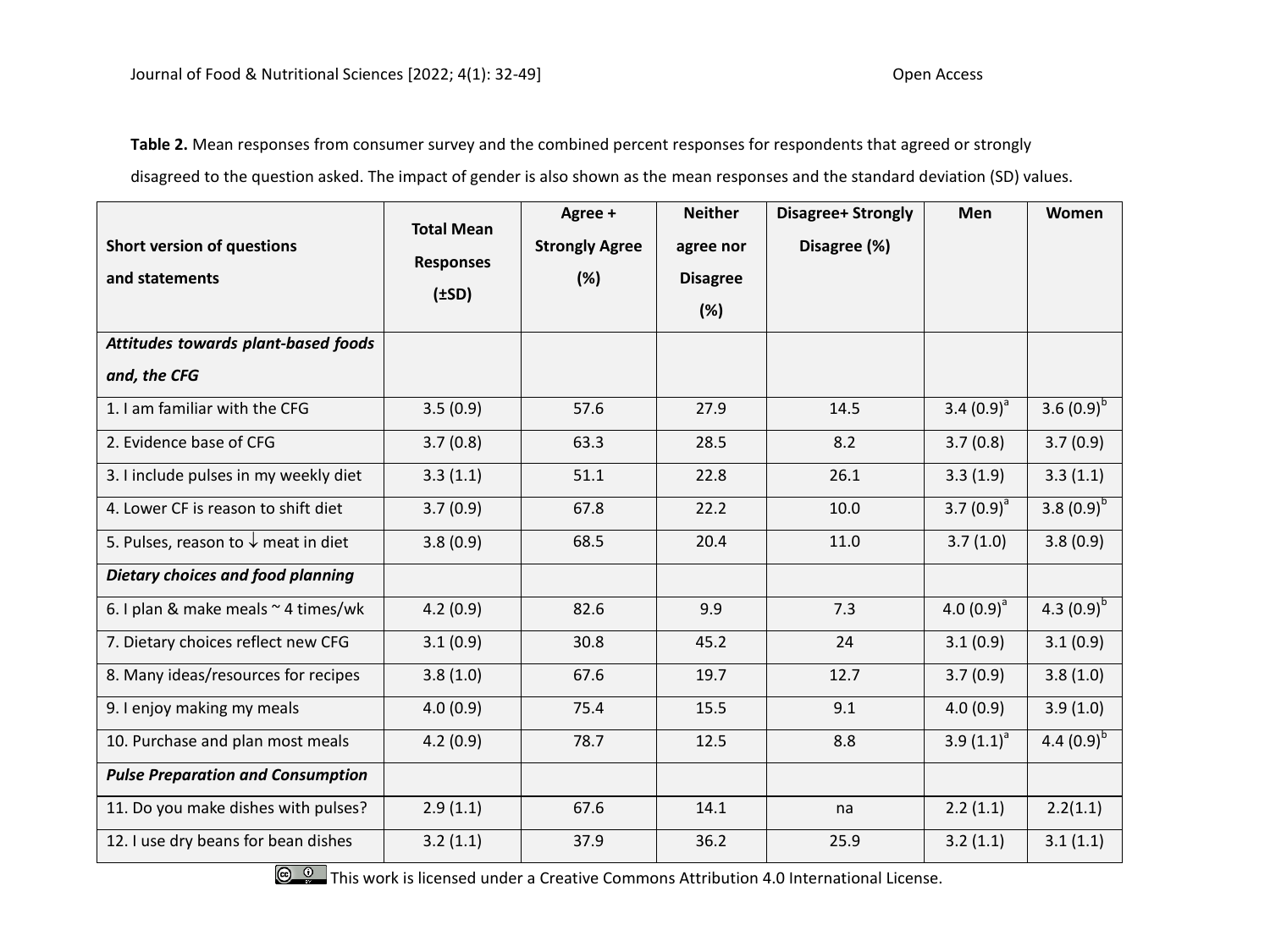| 13. I use cooked beans for bean<br>dishes                            | 3.4(0.9) | 52.7 | 29.4 | 17.5 | 3.4(0.9)       | 3.4(1.0)        |
|----------------------------------------------------------------------|----------|------|------|------|----------------|-----------------|
| 14. Bean dishes are convenient to<br>make                            | 3.7(0.8) | 68.9 | 25.0 | 6.1  | 3.4(1.0)       | 3.7(0.8)        |
| 15. Bean dishes are tasty & satisfying                               | 3.9(0.8) | 79.2 | 18.0 | 5.8  | 3.9(0.8)       | 3.9(0.8)        |
| 16. I have purchase & enjoy P-B<br>foods                             | 3.1(1.3) | 46.8 | 15.8 | 37.4 | 3.1(1.3)       | 3.2(1.3)        |
| 17. I plan to purchase more P-B foods                                | 3.4(1.0) | 51.8 | 30.1 | 18.2 | 3.4(1.0)       | 3.5(1.1)        |
| Awareness of the environmental<br>impact of certain food choices     |          |      |      |      |                |                 |
| 18. Willing to pay more for P-B foods                                | 3.0(1.1) | 35.9 | 31.0 | 33.1 | 2.9(1.2)       | 3.1(1.1)        |
| 19. I prefer to buy P-B foods                                        | 2.6(1.1) | 25.9 | 34.6 | 39.5 | $2.8(1.1)^{a}$ | $2.9(1.1)^{b}$  |
| Gov.'s<br>food<br>role:<br>$P-B$<br>20.<br>in<br><b>Institutions</b> | 3.7(0.9) | 66.5 | 22.8 | 10.7 | 3.7 $(1.0)^a$  | 3.8 $(0.9)^{b}$ |
| 21. P-B foods should cost less                                       | 3.9(0.9) | 76.5 | 16.6 | 6.9  | 3.9(0.9)       | 4.0(0.9)        |
| 22. Buy more P-B foods to $\downarrow$ meat in<br>diet               | 2.7(1.2) | 27.2 | 26.1 | 46.6 | $2.6(1.2)^{a}$ | 2.8 $(1.2)^{b}$ |

 $^1$ NA = not applicable; CF = Carbon footprint; CFG = Canadian Food Guide; P-B = plant-based; Institutions (e.g., schools, hospitals).

<sup>2</sup>Mean responses from consumer survey and the combined percent responses for participants that agreed or strongly agreed or disagreed or strongly disagreed to the questions asked. The impact of gender is also shown as the mean responses and the standard deviation (SD) values.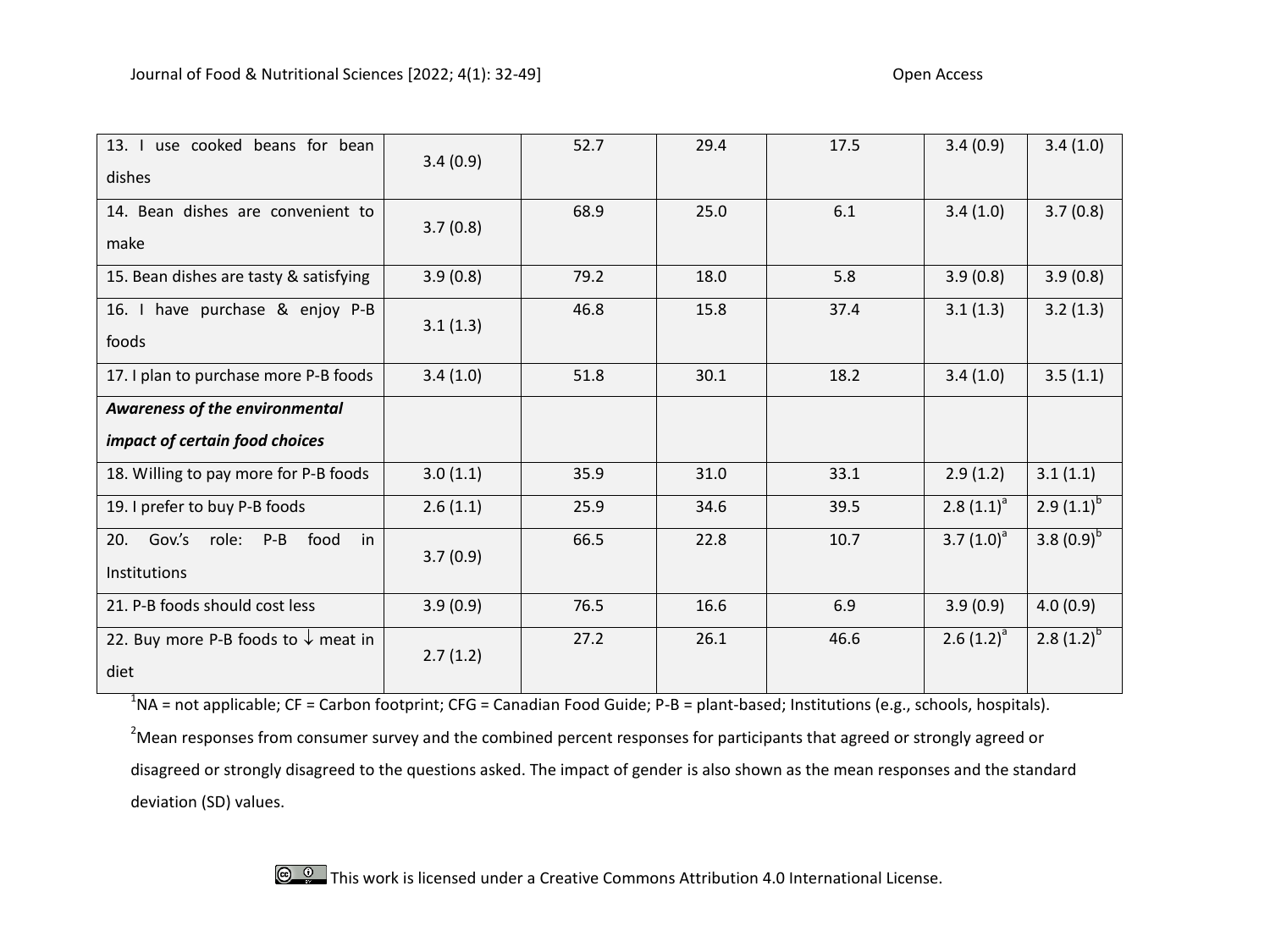$3$ T-tests were used to determine differences in the responses between men and women. In each row, means with different letters indicate significant differences (*P* < 0.05)

 ${}^4$ Qu. 11to 17, n= 639 respondents; and Qu. 1 to 6 & Qu. 18 to 22, n = 1042 respondents.

**Table 3**. Sociodemographic factors influence on various respondents' practices.

| Familiarity with<br><b>Variables</b><br><b>CFG</b> |                 | Include<br>pulses            | Willingness to pay more for | dishes<br><b>Bean</b> | <b>Many ideas or resources</b> |
|----------------------------------------------------|-----------------|------------------------------|-----------------------------|-----------------------|--------------------------------|
|                                                    |                 | in diet                      | plant-based foods           | are tasty             | for recipes                    |
| Age (years)                                        |                 |                              |                             |                       |                                |
| $>74$                                              | 3.4(0.9)        | 3.2(0.9)                     | 3.1(1.0)                    | $2.8(1.3)^{a}$        | 3.6(1.1)                       |
| 56-74                                              | 3.6(1.1)        | $3.1 (1.1)^a$                | $2.8(1.1)^a$                | 4.0 $(0.7)^{b}$       | 3.0(0.9)                       |
| 41-55                                              | 3.5(0.9)        | $3.5(1.1)^{b,c}$             | 2.9(1.1)                    | 3.9 $(0.8)^{b}$       | 3.7(1.0)                       |
| 26-40                                              | 3.5(0.9)        | $3.5 \overline{(1.1)^{b,c}}$ | $3.1(1.1)^{b}$              | 3.9 $(0.8)^{b}$       | 3.8(0.9)                       |
| $26$                                               | 3.7(0.9)        | 3.4(1.0)                     | 3.4 $(1.0)^{b}$             | 3.4 $(0.9)^{b}$       | 3.7(2.0)                       |
| <b>Education</b>                                   |                 |                              |                             |                       |                                |
| high<br>Some<br>school                             | 3.3 $(0.9)^a$   | 3.2(1.1)                     | 2.8(1.1)                    | 3.7(1.1)              | 3.6(1.0)                       |
| High school                                        | 3.4(0.9)        | 3.1(1.1)                     | 2.9(1.1)                    | 3.8(0.9)              | 3.9(1.0)                       |
| Trade                                              | 3.5(0.9)        | 3.1(1.1)                     | 2.9(0.9)                    | 3.8(0.6)              | 3.8(0.9)                       |
| College                                            | 3.5(0.9)        | 3.3(1.0)                     | 2.9(1.1)                    | 3.9(0.8)              | 3.7(1.0)                       |
| University                                         | 3.6(0.9)        | 3.5(1.1)                     | 3.1(1.2)                    | 4.0(0.8)              | 3.8(0.9)                       |
| Advanced                                           | 3.7 $(0.9)^{p}$ | 3.5(1.1)                     | 3.2(1.2)                    | 3.9(0.8)              | 4.0(1.0)                       |